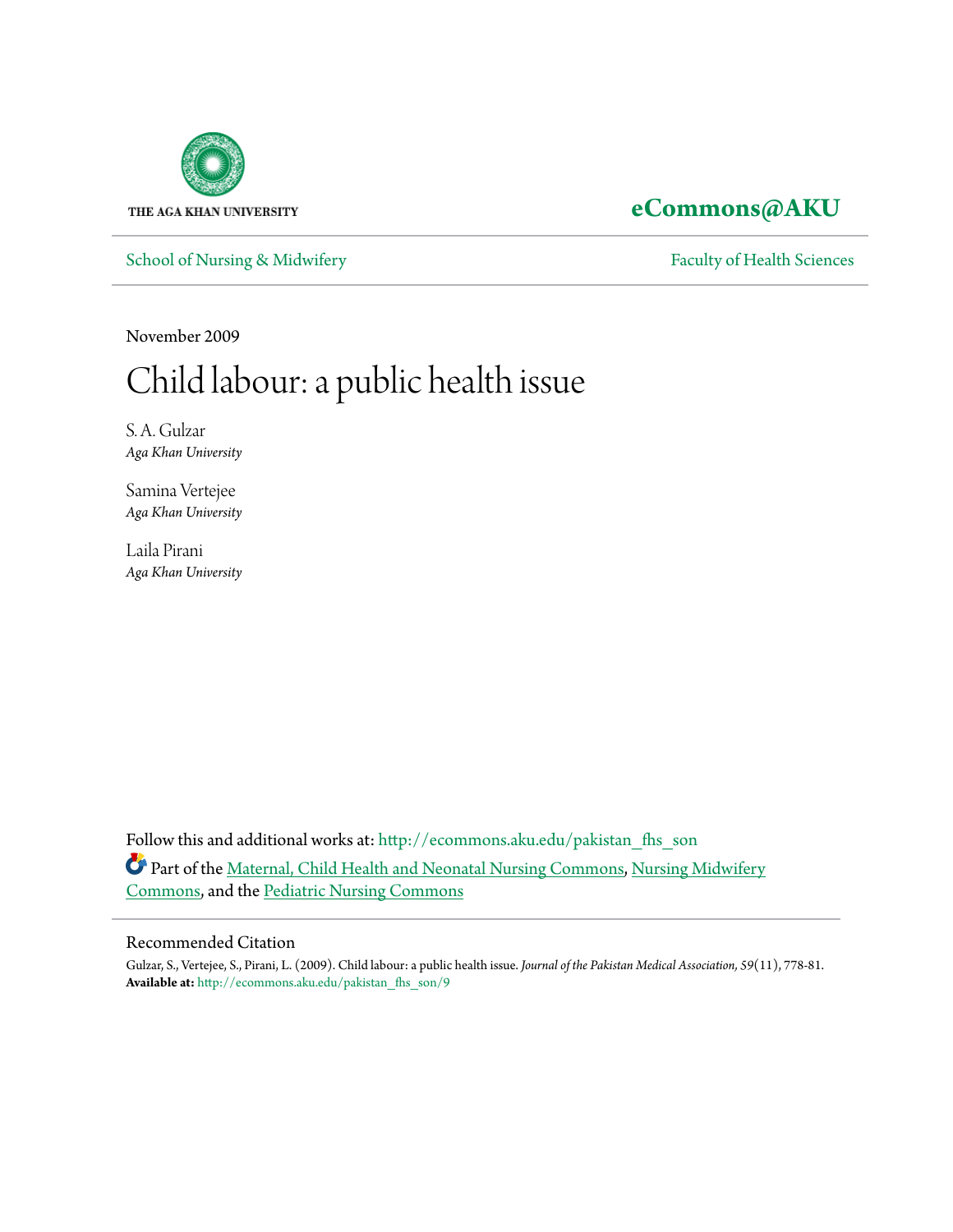# **Special Communication**

# **Child labour: A public health issue**

Saleema Aziz Gulzar,<sup>1</sup> Samina Vertejee,<sup>2</sup> Laila Pirani<sup>3</sup> School of Nursing,<sup>1,3</sup> Advanced Nursing Studies Programme - Uganda Campus, East Africa,<sup>2</sup> Aga Khan University.

#### **Abstract**

Child labour is a global practice and has many negative outcomes. According to International Labour Organization, child labour is the important source of child exploitation and child abuse in the world today. The Human Rights Commission of Pakistan has estimated the number of Pakistani working children to be around 11-12 millions, out of which, at least, half the children are under the age of ten years. It portrays the society's attitude towards child care. It is therefore, essential to break this vicious cycle and hence, enable the society to produce healthy citizens. This article analyzes the determinants of child labour in the Pakistani context and its implications for child's life, in specific, and for the nation, in general, utilizing the model developed by Clemen-stone & McGuire (1991). Since this practice has complex web of causation, a multidisciplinary approach is required to combat this issue through proposed recommendations.

#### **Introduction**

Haneef, an eleven year old child, worked in a carpet weaving factory for 12-16 hours a day, seven days a week. He supported his family in paying off old loans which his family had taken years ago from their village landlord in order to survive. However, he was never told who in his family had borrowed the money or how much. His parents came to visit him and to collect the money from the owner of the factory for whom Haneef worked, but he never knew the amount or how long he would have to continue working.

Any time he made an error in his work, for which he was charged and consequently, the load of the debt increased. Once, when his work was considered too slow, he was badly beaten. On another occasion, after a particularly painful beating, Haneef tried to run away, but was caught by the local police and was forcibly returned to the loom's owner.<sup>1</sup>

This scenario of child labour is quite common in Pakistan, and is still ignored; which depicts the society's attitudes towards child care. This paper analyzes the determinants of child labour in the Pakistani context and its implications for the life of children, in specific, and for the nation, in general.

Amongst many, one of the factors that helps us to judge quality of a life of any society is "How well it cares for its children". Childhood is that period of any human's life that requires physical and mental development in a conducive environment based on healthy activities due to the tender nature of that segment of age.<sup>2</sup> Unfortunately in our part of the world the situation is completely different because here children are forced to become part of the labour market hence being victimised to hostile environment.

Child labour is a phenomenon pervasive mostly in the transitional societies of the developing economies which is embedded with the social stratification system. Working children in these countries in general are subjected to abuse characterized by low wages, long hours of work, unclean, unhygienic and unsafe working and living conditions and more importantly denial of education which hamper their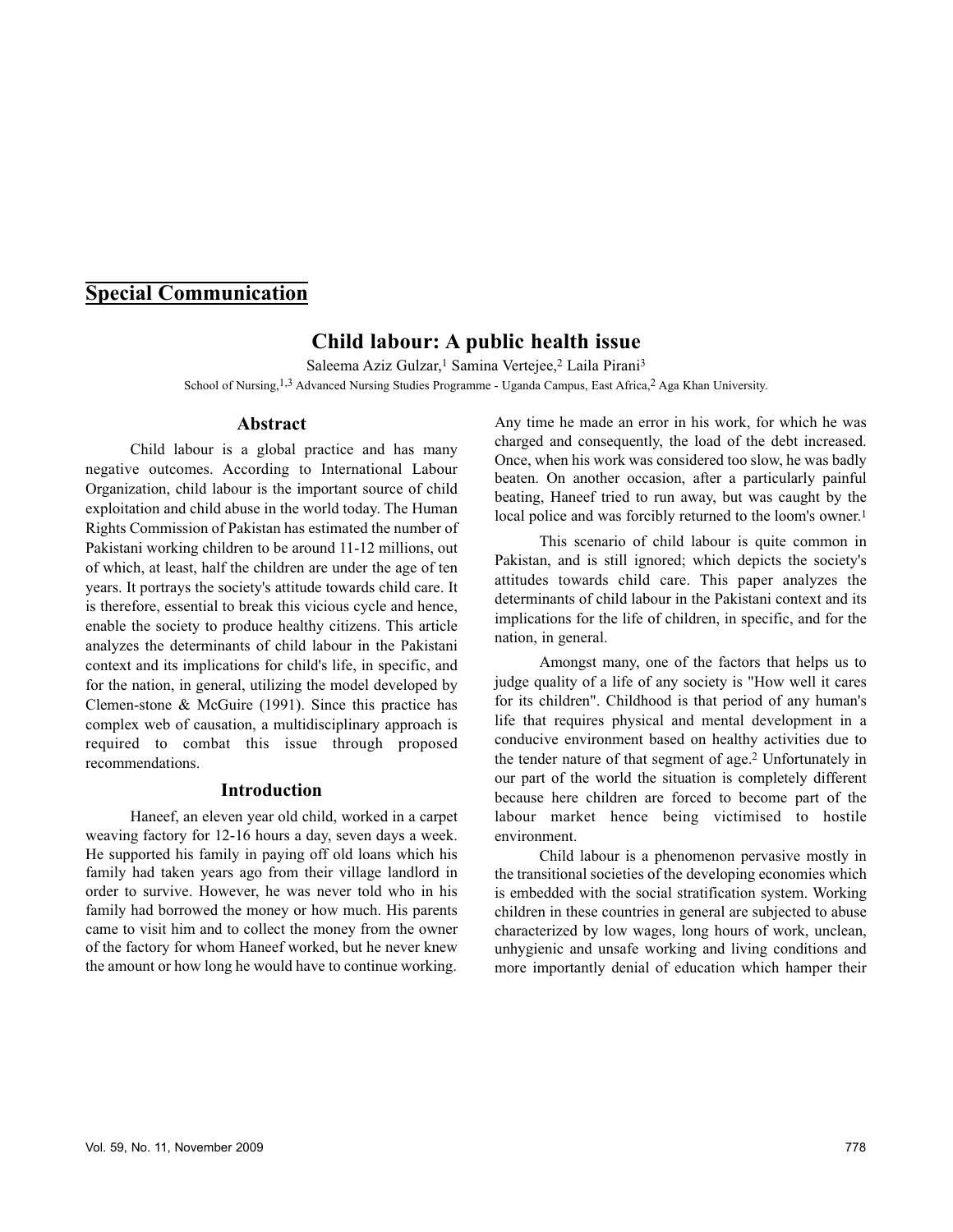physical and mental development.<sup>3</sup>

Children are engaged in work that is harmful, dangerous and/or exploitative such as slavery, trafficking, debt bondage, prostitution, pornography and other illicit activities.<sup>4</sup>

It is also important to realize that child labour is not confined to Pakistan; rather, it is a global issue. According to an ILO (2004a) report, more than 2 million children are found engaged in domestic labour in South Africa, 559,000 in Brazil, 250,000 in Haiti, 200,000 in Kenya, 100,000 in Sri Lanka, 300,000 in Bangladesh and 264,00 in Pakistan.<sup>4</sup> However, the Human Rights Commission of Pakistan estimated the number of Pakistani working children to be around 11-12 million out of which at least half the children are under the age of ten.<sup>5</sup>

Similarly, it is believed that child labour does not prevail in developed countries or is relatively less severe, but the fact is that it prevails equally in privileged countries as well. Countries like the United States had also declared a child protection emergency in 1993.<sup>6</sup>

Despite recent series of laws prohibiting child labour children make up a quarter of the unskilled work force and can virtually be found in every industry, workshop and on the streets.<sup>7</sup>

Globally, we have not yet created a conducive nurturing environment for children to enjoy the best years of their childhood and groom as responsible leaders and citizens.<sup>8</sup>

This raises the question of quality and number of future leaders we are bringing up. Who would lead Pakistan in the 22nd century? In the light of the current situation it seems important to examine the issues with reference to possible and doable solutions in order to address the issue of child labour and ensure a healthy nation.

#### **Introduction to Framework**

Before analyzing the determinants, it is important to have the brief over view of the model that is used as framework for in-depth analysis of the issue. The model was introduced by Clemen-stone, McGuire in 1991.<sup>9</sup> It summarizes the various parameters the health care providers could examine while analyzing the health status of any community. It comprises of physical, social and moral aspects of wellness which are interconnected with health care delivery system, people and environment resource characteristics that make an impact on a community's state of well being. If there are changes in any one component, the balance of health is altered in the community setting. This framework enables health care providers to assess a particular community and then implement accordingly to achieve the desirable outcome.

Moreover, it would be a stepping stone to sensitize stakeholders towards this most ignored issue.

## **Determinants of Child Labour**

### **Psycho-socio-cultural:**

Keeping in mind that South East Asia is amongst the fastest growing economies in the region, it has a high poverty level. It is also debated that poverty is not the only cause of child labour, but discrimination on the basis of caste, gender, tribal, religious reasons or school system are also contributing factors.<sup>10</sup> The issue gets more severe in the absence of an effective social security system, and consequently, forms the basis of an even harsher type of child labour, the so called bonded labour. In the case of bonded labour the child is released only when the guardian pays off the debt or makes a lump sum payment to the employer as the parents or the family of the child have meager borrowing sources in the form of governmental loans or micro financing facilities to resolve such cases. In addition to this, the deficient economic framework of the country for the less privileged class lays the grounds for child labour; hence, inhibiting children from attending schools, and growing into illiterate adults working on meagerly paid jobs.

The inadequate schooling system also adds fuel to the fire, as parents feel that it is better to make their children work and learn home based skills than to send them to schools which are overcrowded, poor in sanitation and have dismal teaching. This lack of effective education system and availability of functional schools are both causes and consequences of child labour. Due to illiteracy, working conditions for these children gets worse as they are not even aware of the occupational benefits. It is necessary to work at all levels — organizational, governmental, as well as individual — to help such children get out of this vicious cycle of labour and poverty.<sup>11</sup>

#### **Organizational:**

There exist laws formulated by the Government of Pakistan, both as part of its constitution and at other organizational levels, clearly mentioning, that forced labour resulting in disability or kidnapping, sexual abuse, and torture is severely punishable with maximum penalty up to life imprisonment. Apart from the constitution, such laws are also a part of other organizational laws, such as Factories Act, 1934; West Pakistan Shops and Establishment Ordinance; The Employee Children Act, 1991; The Bonded Labour System Abolition Act, 1992; and the Punjab Compulsory Education Act 1994,<sup>12</sup> but the most crucial problem is the implementation of these laws; and as ordinances. The so called enforcing agencies have failed to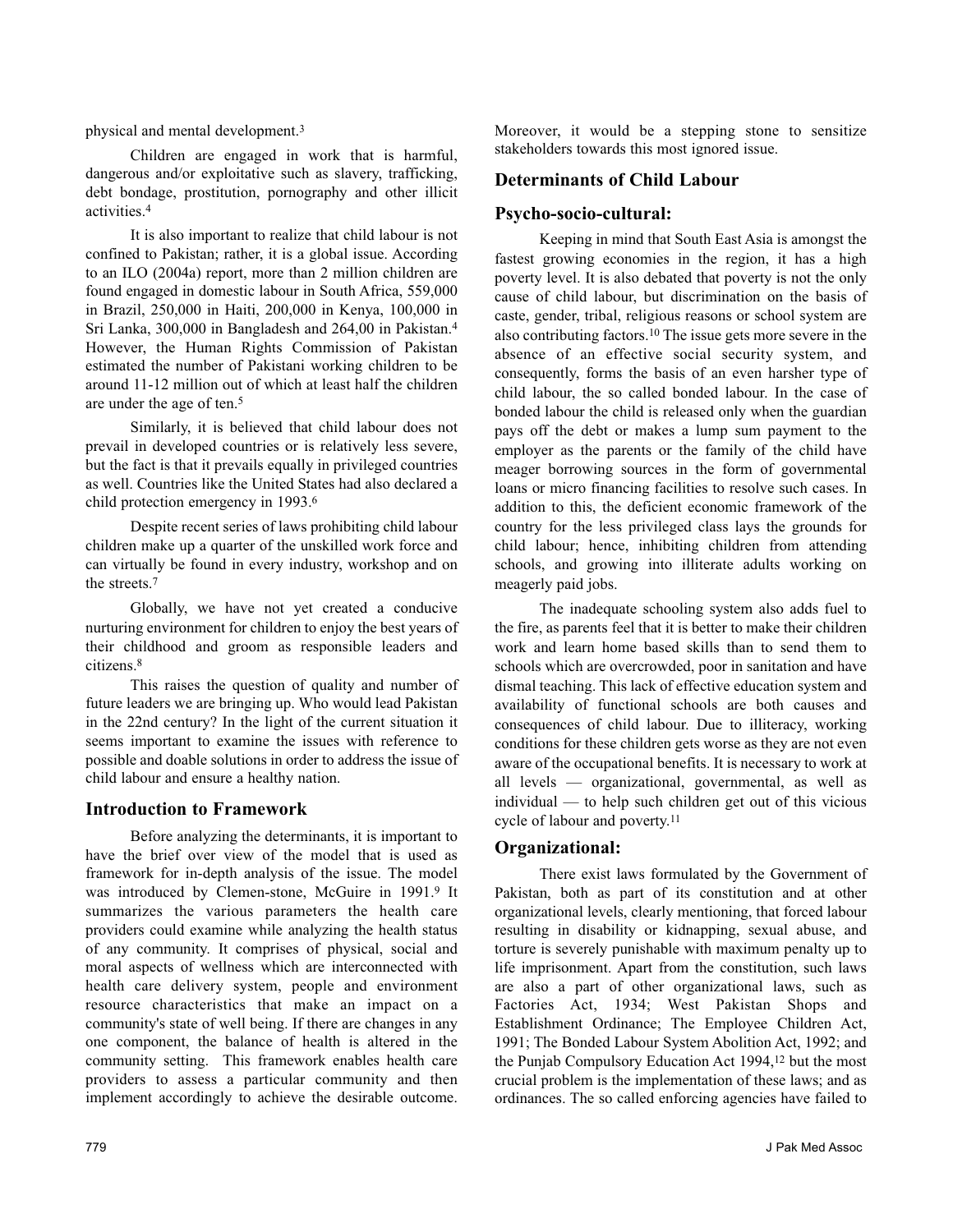effectively enforce these laws; as a result, this issue of child labour still remains unresolved.

Another indicator of negligence by the concerned agencies is that there is no enforcement data available: Pakistan still lacks an effective management information system related to child labour which could provide reliable quantitative information on the number of working children.<sup>13</sup> "Obvious signs of neglect of their duties by the officials charged with enforcing child labour laws, is the failure to collect, maintain and disseminate accurate statistics regarding enforcement efforts."<sup>14</sup> Whatever little bit of enforcement takes place to address this issue is again strongly hindered by the power manipulators of our society and system. Regarding child labour legislation, "Articles 3, 11(1-3), 17(1) and  $37(C)$  are there in the Constitution of Pakistan to ensure removal of child labour."<sup>12</sup>

#### **Environment:**

In such a society where a child's youth is seldom respected, the issue of cheap employment makes the problem even more complex. In an economy where there is a struggle to compete by reducing labour cost, child labour prevails. According to the findings of a recent survey conducted at Peshawar, it was revealed that 150 children among which 120 were working in automobile workshops for 8-10 hours without any safety measures. Most of the children working in this industry are aged between 8-14 years<sup>15</sup> which is certainly not an appropriate age for performing these sorts of stressful jobs. These children were found to be suffering from health problems due to working in unsafe, polluted environments for long time durations which led to their ill health.

#### **Biological:**

Children are considered delicate and biologically vulnerable, particularly when they are exposed to several unsafe working conditions. A variety of specific hazards can be found in a single workplace. Some of them can be specific to the occupation e.g. exposure to silica dust. It has also to be taken into account that children perform different tasks than adults in the same occupation and, therefore their exposure to hazardous agents may vary as well. Furthermore, working conditions which may not have an evident risk for an adult worker could have consequences to the growth and development of a child. For example, the variations that exist in the health and nutritional status of children from different social and cultural environments may influence exposure and modify response to chemicals.<sup>16</sup> Behavioural characteristics of children can determine a greater exposure to chemicals, and the response of a growing child to a chemical may be different from that of a fully grown adult. The ability to eliminate substances

from the body is also important. There is also the possibility that the chemical absorbed may itself hinder growth. Some specialists have raised concern about the exposure to chemicals at a very young age, and fear that they might alter the body response to future toxic exposures.<sup>17</sup>

Apart from the exposure to an unsafe working environment, the tedious long hours also create severe biological pressures on children.

Children weaving carpets develop muscular deformities and respiratory infections from the fiber and chemical inhalation.16,18 In Lahore, 84 steel furnaces and spare parts manufacturing units were surveyed. Amongst them 27% of the workforce engaged in these sectors comprised of children; and were suffering from headache, nasal irritation, sore throat and skin rashes.<sup>19</sup> It was reported that routine exposure to dangerous pesticides causes cancer and brain damage. Agriculture was found to be the most dangerous occupation open to children in Pakistan and in the USA which caused high rates of injury while working with knives, sharp tools, and other heavy equipment. An estimated 100,000 children suffered agriculture-related injuries in Pakistan annually.<sup>20</sup>

A study conducted at Peshawar, Pakistan, on children involved in engine repairing indicated that the concentration of lead was high (54.4 ug/dl), whereas, calcium and haemoglobin level were low and due to lead levels above the safety limits, red cells morphology was altered.<sup>15</sup> These findings are sufficient to reflect upon the degree of intense negative health outcomes on child's mental and overall development.

#### **Technology:**

In the present world all manual operations are being replaced by the latest technological advancements in the form of complex machinery. This is drastically increasing the proportion of unemployment. The ruthless profit oriented factory owners and industrialists are unable to beat the quality war driven by technology and modernization, hire cheap employees in the form of child labour in order to beat competition. The importance of the advancement of technology cannot be denied. However if children are hired for such purposes, they should be provided with children's right protection to be able to work in a healthy environment.

#### **Recommendations**

Child labour is a global practice and has many negative end results. Therefore, it is essential to break this vicious cycle and enable society to transpire healthy and responsible citizens and future leaders. A multidisciplinary approach is required to combat this issue in the form of the following recommendations: